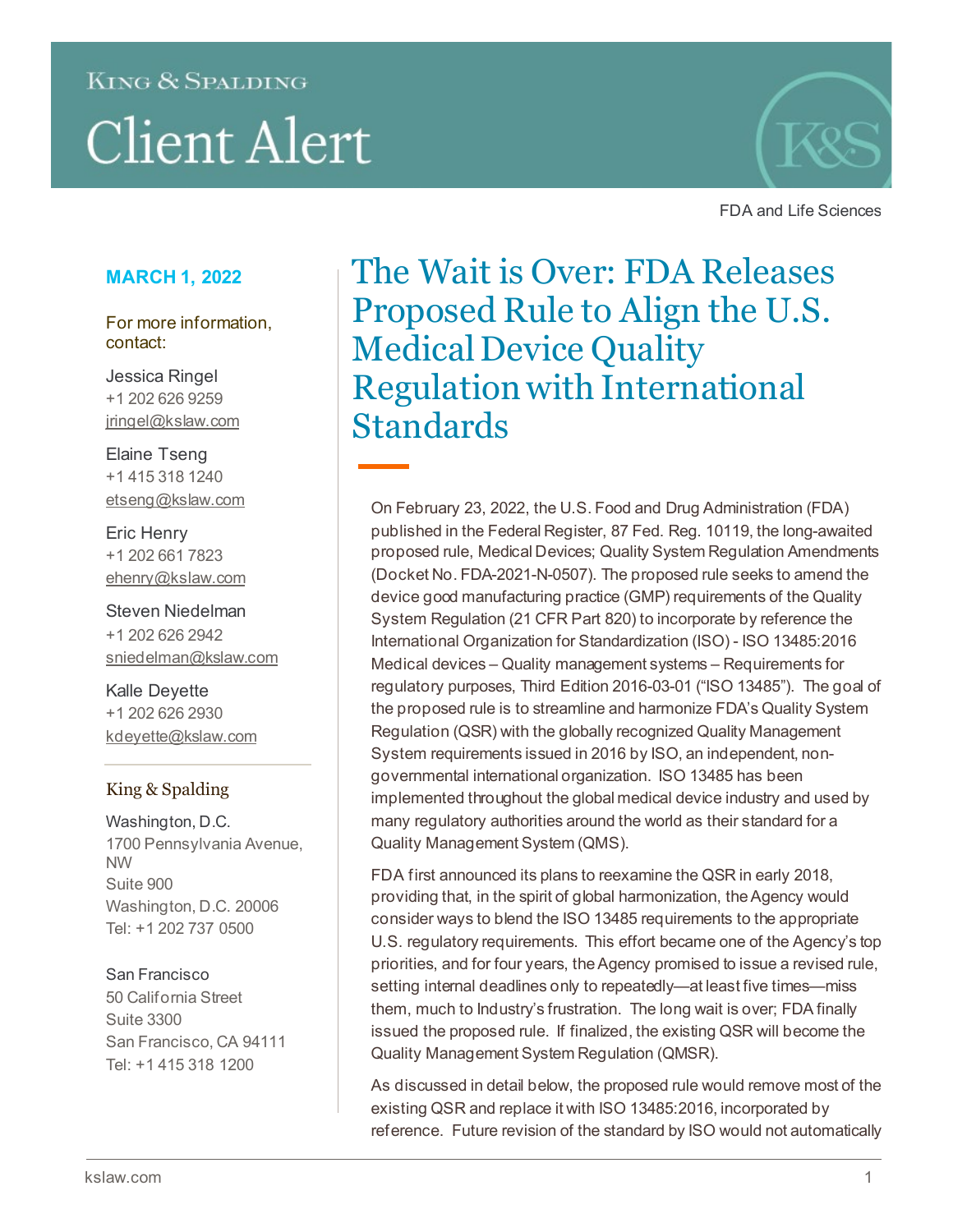#### CLIENT ALERT



get incorporated into the QMSR. FDA would need to independently consider any future revisions of ISO 13485 and determine if the regulation should be amended.<sup>[1](#page-6-0)</sup>

The proposed rule is an important step towards achieving FDA's goal of harmonization of international regulatory requirements and has the potential to have many positive impacts for the medical device industry. By FDA's own estimate, the proposed rule could result in cost savings of \$439 million over ten years. Savings would largely come from a reduction in compliance efforts relating to medical device establishments having to comply with two sets of requirements. Currently, the vast majority of device manufacturers registered with FDA must comply with the current QSR as only limited numbers of devices are exempt from QSR compliance. They must also comply with ISO 13485 if they sell devices in jurisdictions that require compliance with ISO 13485, including the European Union, Australia, Canada, and Japan. The requirement to comply with both the current QSR and ISO 13485 creates redundancy and inefficiency for manufacturers, especially given that the current QSR and ISO standard are substantially similar. The proposed rule is a step at removing the current redundancy and inefficiency and to streamline how the medical device industry implements a Quality Management System.

#### WHAT IS THE STRUCTURE AND CONTENT OF THE PROPOSED RULE?

The proposed rule removes most of the contents of the existing 21 CFR Part 820 and replaces them with two elements:

- (1) Reference to ISO 13485: Instead of rewriting the QSR section by section, FDA makes the proposed 21 CFR Part 820 a pointer to ISO 13485 content.
- (2) Additional and clarified definitions and requirements: The QMSR identifies those limited areas in which FDA proposes to depart from ISO 13485.

#### ISO 13485:2016 STRUCTURE

Because references to ISO 13485 will replace the majority of quality system requirements in current 21 CFR Part 820, it is worth reproducing here the table provided by FDA in the preamble to the proposed rule, mapping the existing QSR sections to the ISO 13485 clauses and noting where the revised 21 CFR Part 820 will address differences in requirements:

| Current part 8201                                                 | ISO 13485 requirements <sup>1</sup>                                                                                                                                 | Proposed rule                       |  |
|-------------------------------------------------------------------|---------------------------------------------------------------------------------------------------------------------------------------------------------------------|-------------------------------------|--|
|                                                                   | Clause 1. Scope, Clause 4. Quality Management<br>System.                                                                                                            | Requirements substantively similar. |  |
|                                                                   | Clause 4. Quality Management System, Clause 5.<br>Management Responsibility, Clause 6. Resource<br>Management, Clause 8. Measurement, Analysis,<br>and Improvement. | Requirements substantively similar. |  |
|                                                                   |                                                                                                                                                                     | Requirements substantively similar. |  |
| Subpart D-Document Controls <sup>2</sup>                          | Clause 4. Quality Management System                                                                                                                                 | Differences addressed in 820.35.    |  |
|                                                                   |                                                                                                                                                                     | Requirements substantively similar. |  |
| Subpart F-Identification and Traceability                         |                                                                                                                                                                     | Requirements substantively similar. |  |
| Subpart G--Production and Process Controls                        | Clause 4. Quality Management System, Clause 6.<br>Resource Management, Clause 7. Product Real-<br>ization.                                                          | Requirements substantively similar. |  |
|                                                                   | Clause 7. Product Realization, Clause 8. Measure-<br>ment, Analysis, and Improvement.                                                                               | Requirements substantively similar. |  |
|                                                                   | Clause 8. Measurement, Analysis, and Improve-<br>ment.                                                                                                              | Requirements substantively similar. |  |
| Subpart J-Corrective and Preventive Action                        | Clause 8. Measurement, Analysis, and Improve-<br>ment.                                                                                                              | Requirements substantively similar. |  |
| Subpart K—Labeling and Packaging Control                          |                                                                                                                                                                     | Differences addressed in 820.45.    |  |
| Subpart L-Handling, Storage, Distribution, and In-<br>stallation. |                                                                                                                                                                     | Requirements substantively similar. |  |
|                                                                   | Clause 4. Quality Management System                                                                                                                                 | Differences addressed in 820.35.    |  |
|                                                                   |                                                                                                                                                                     | Differences addressed in 820.35.    |  |
|                                                                   | Clause 7. Product Realization, Clause 8. Measure-<br>ment. Analysis, and Improvement.                                                                               | Requirements substantively similar. |  |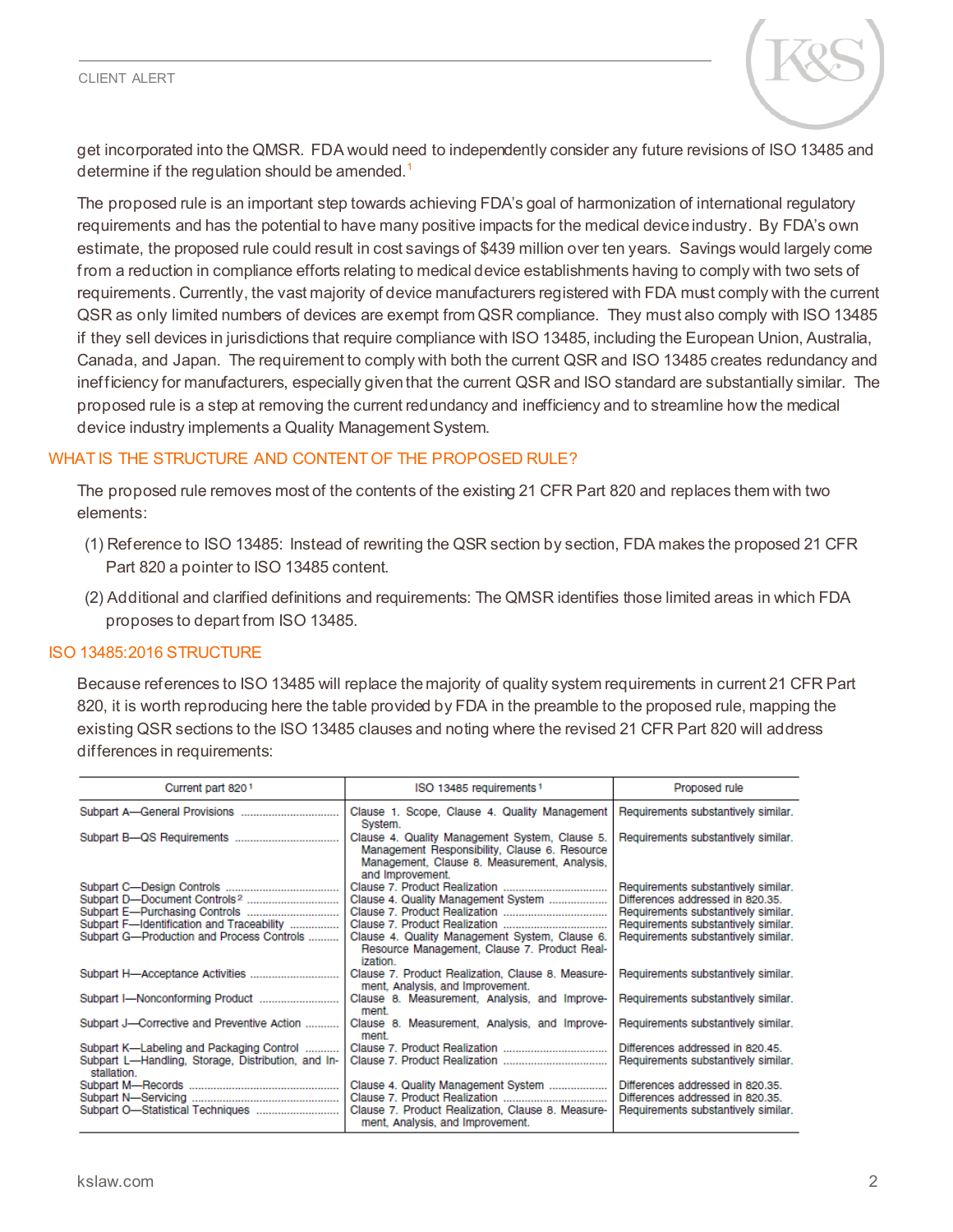

# PROPOSED 21 CFR PART 820 STRUCTURE

Below is the structure of the proposed new 21 CFR Part 820 and items of interest within each one:

#### **a. Section 820.1 (Scope)**

- Scope remains largely identical to the current Part 820, with finished devices and human cells, tissues, and cellular and tissue-based products (HCT/Ps) in-scope and components / parts, blood & blood components out-of-scope, and with the scope of manufacturers subject to the requirements to include contract sterilizers, installers, relabelers, remanufacturers, repackers, specification developers, and initial distributors of foreign manufacturers.
- The section clarifies how manufacturers are to address conflicts between Part 820 and other regulations and between the Federal Food, Drug, and Cosmetic Act (FDCA) and its implementing regulations and ISO 13485; importantly, in the event of a conflict with ISO 13485, the FDCA and its regulations will control.

#### **b. Section 820.3 (Definitions)**

In the preamble to the proposed rule and in the proposed 21 CFR § 820.3, FDA revises some definitions from the current 21 CFR § 820.3, adds some definitions beyond those in ISO 13485, and clarifies others.

- The current term "establish" is being replaced by the ISO 13485 term "documented."
- The current term "management with executive responsibility" is being replaced by the ISO 13485 term "top" management."
- The current term "device master record (DMR)" is being removed in favor of the existing ISO 13485 requirement for a medical device file (clause 4.2.3).
- Neither the existing 21 CFR Part 820 nor ISO 13485 define the term "customer," but the proposed rule adds this definition as a means for clarifying the entities impacted by the ISO requirements for handling customer property (clause 7.5.10).
- Current terms for "component," "finished device," "human cell, tissue, or cellular or tissue-based product (HCT/P)," "design validation," "remanufacture," "nonconformity," and "verification" are retained in the proposed rule.
- The terms "device" and "labeling" in the Food Drug and Cosmetic Act (FD&C Act) are retained and supersede the ISO 13485 definitions.
- The terms "manufacturer" and "product" in the proposed rule will supersede definitions of these terms in the ISO standard. The definition of "manufacturer" remains the same as in the current 21 CFR § 820.3, but the proposed definition of "product" varies slightly from the current definition, replacing a reference to "manufacturing materials" with "process agents."

#### **c. Section 820.7 (Incorporation by Reference)**

As mentioned above, the proposed rule is not a complete rewrite of the QSR to align with ISO 13485. It is instead a full incorporation of the ISO standard by reference, with the primary content of the new 21 CFR Part 820 focused on limited areas of difference and clarification.

#### **d. Section 820.10 (Requirements for a Quality Management System)**

This section of the proposed rule incorporates the quality system requirements of ISO 13485, while also ensuring references to 21 CFR Part 821 (Medical Device Tracking Requirements), 21 CFR Part 803 (Medical Device Reporting), and 21 CFR Part 806 (Corrections and Removals) are maintained as required elements.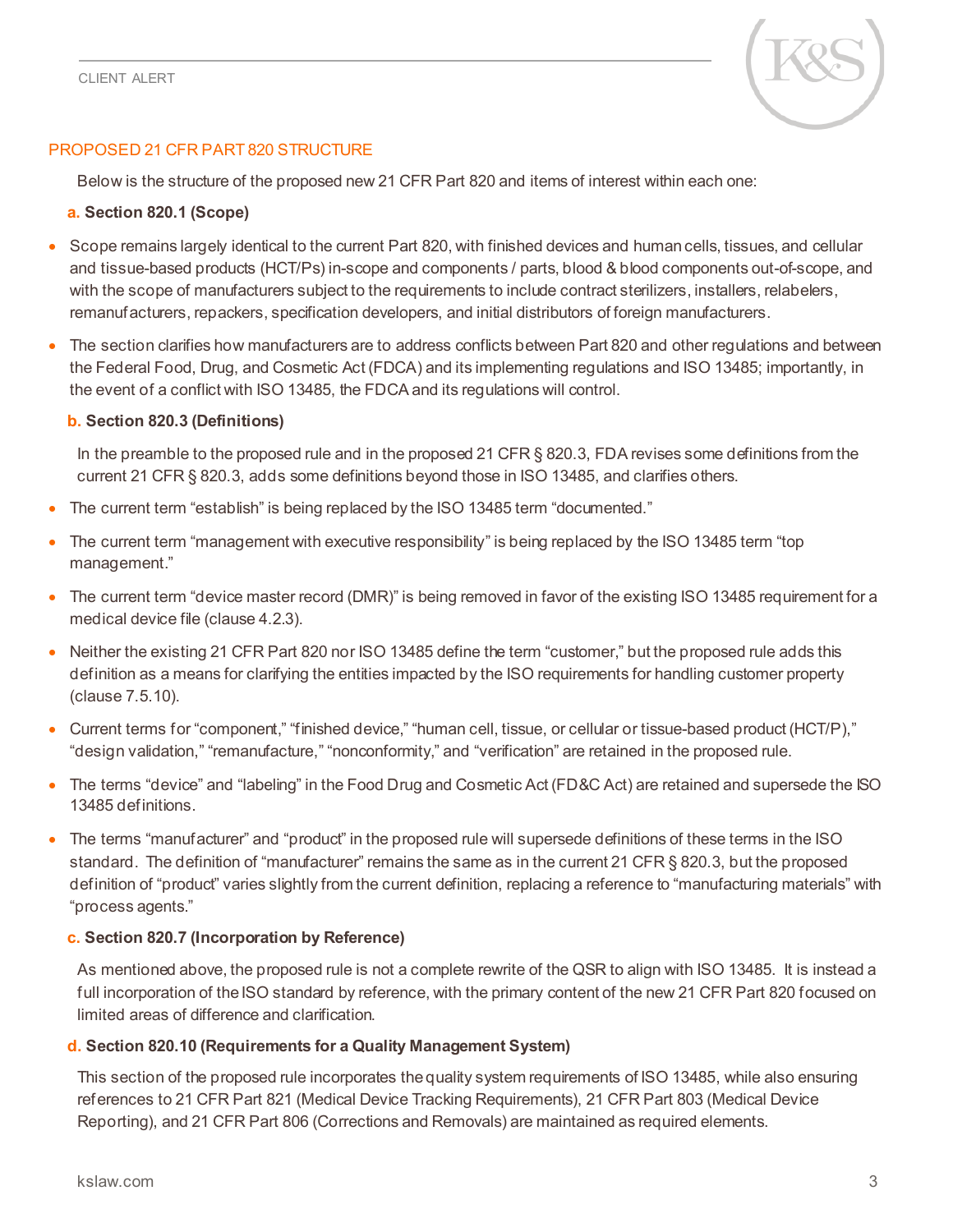

Proposed 21 CFR § 820.10(c) clarifies the scope of devices subject to the design and development requirements of ISO 13485, clause 7.3, which will replace design controls in 21 CFR § 820.30, and will include class II, class III, and certain class I devices. This scope is unchanged from the current 21 CFR § 820.30(a).

This section further specifies that the traceability requirements in ISO 13485 clause 7.5.9.2 extend to devices that support or sustain life, in addition to the implantable devices already covered by the ISO provision. Finally, proposed 21 CFR § 820.10(e) reminds that failure to comply with the requirements of 21 CFR Part 820 (and, by extension, ISO 13485) renders a device adulterated.

## **e. Section 820.15 (Clarification of Concepts)**

FDA clarifies three terms existing in ISO 13485:

- The term "organization" in the ISO standard equates to the QMSR term "manufacturer."
- The term "safety and performance" in the ISO standard equates to the FD&C Act term "safety and efficacy."
- The term "validation of processes" in the ISO standard equates to the QMSR term "process validation."

## **f. Section 820.35 (Control of Records)**

FDA adds signature requirements, specific content requirements for complaints and service records, clarification on the requirements for Unique Device Identification (UDI), and an admonition to mark confidential records (ref. proposed 21 CFR § 820.35) to the existing ISO 13485 documentation requirements.

#### **g. Section 820.45 (Device Labeling and Packaging Controls)**

One quality system element where FDA views ISO 13485 as inadequate is device labeling and packaging. The proposed rule addresses the FDA's concern that "ISO 13485 fails to provide additional requirements for labeling and packaging and does not specifically address the inspection of labeling by the manufacturer." The proposed 21 CFR § 820.45(a) specifically describes content requirements for packaging and labeling.

#### **h. Additional structural and content takeaways:**

- Where the existing regulation mentions risk management in 21 CFR § 820.30(g) as part of design validation, the proposed incorporation of ISO 13485 includes an explicit definition for risk management (clause 3.18) linking this standard with the ISO 14971 medical device risk management standard. The international standard also requires a documented risk management process (clause 7.1) and post-market feedback into the risk management process (clause 8.2.1).
- The quality system record, Device Master Record (DMR), Design History File (DHF), and Device History Record (DHR) will cease to exist as distinct buckets of documents and are replaced by the general set of documentation requirements in clause 4.2 of the ISO standard, including a new category of documents called the medical device file. FDA has explained that, "We are not proposing to retain separate requirements for these record types as we believe the elements that comprise those records are largely required to be documented by other ISO 13485 Clauses, such as Clause 4.[2](#page-6-1) and its subclauses."<sup>2</sup>

# HOW AND WHEN WILL THE PROPOSED RULE BE ROLLED OUT?

Section 520(f)(1)(B) of the FD&C Act requires FDA to convene the Device Good Manufacturing Practice Advisory Committee (DGMP Advisory Committee), which FDA has scheduled to meet on March 2, 2022. At that meeting, the members of the DGMP Advisory Committee will review the proposed regulations and make recommendations to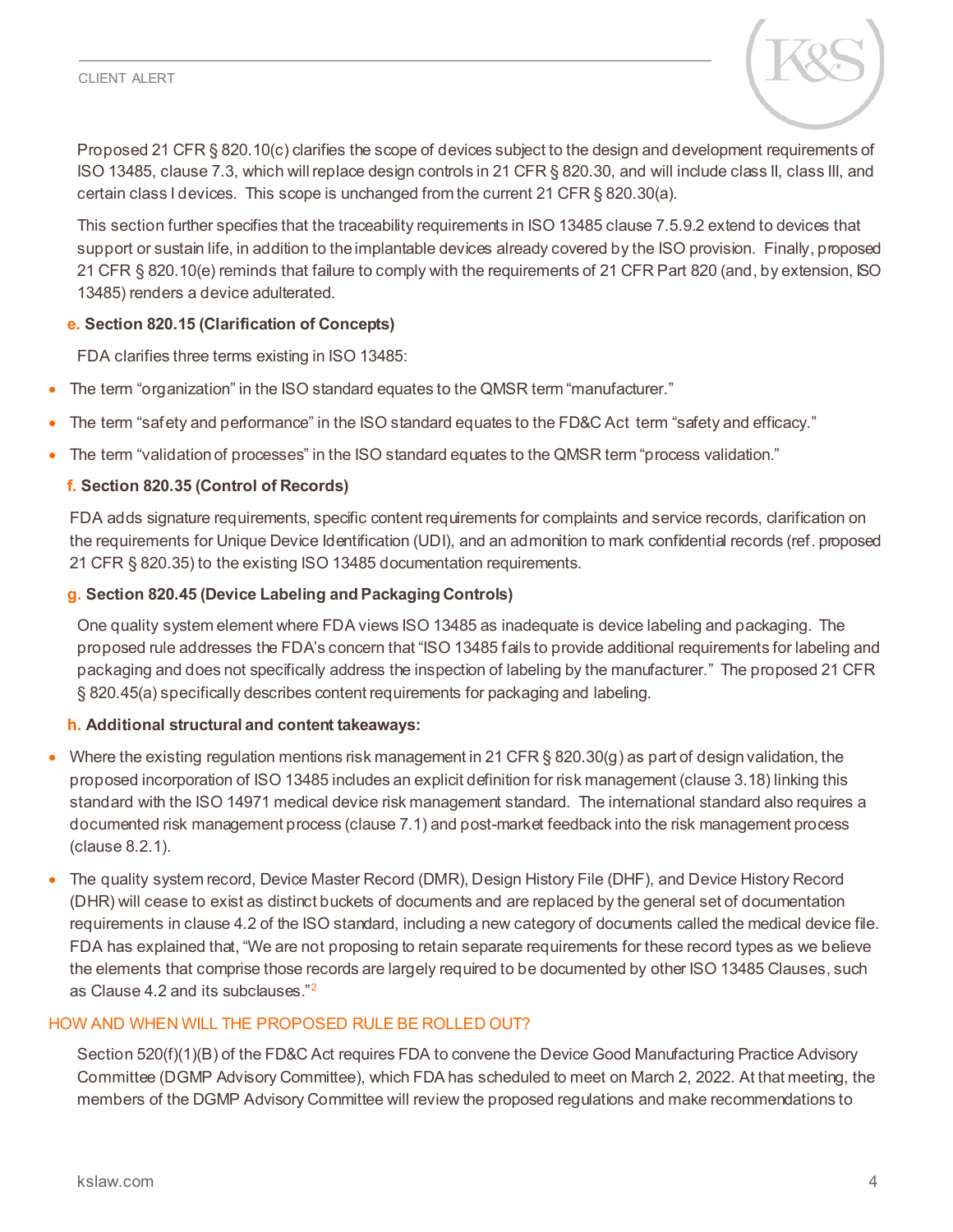#### CLIENT ALERT



FDA regarding their feasibility and reasonableness. As well, FDA shall schedule an oral public hearing to discuss this proposal prior to FDA's finalization of this rule.

FDA is also proposing conforming edits to 21 CFR Part 4, to clarify the device QMS requirements for combination products. The proposed edits would not impact the GMP requirements for combination products.

It is important to note that the proposed rulemaking does not impact FDA's inspectional authority under Section 704 of the FD&C Act. If and when the proposed rule is finalized, FDA inspections will not result in the issuance of certificates of conformance to ISO 13485, nor is FDA developing a certification program for ISO 13485. In addition, manufacturers with a certificate of conformance to ISO 13485 are not exempt from FDA inspections. However, participation in the Medical Device Single Audit Program (MDSAP) will continue to exempt manufacturers from routine surveillance inspections by FDA.

The comment period for the proposed rule closes on May 24, 2022. FDA proposes that any final rule based on this proposal become effective one (1) year after the date of publication of the final rule in the Federal Register. This approach is intended to provide adequate time for manufacturers to make any changes necessary to comply with the requirements of ISO 13485. We expect that FDA will receive a large number of comments on the proposed rule. The Agency must consider and respond to each comment received, so the delay between the close of the comment period in May and the issuance of the final rule could be lengthy.

#### HOW WILL THE PROPOSED RULE IMPACT INDUSTRY AND FDA?

#### **a. Industry Considerations**

For companies that already market devices in the U.S. as well as in the EU or other international markets where ISO 13485 is already the applicable GMP standard (e.g., Australia, Canada, Japan), the impact of FDA's new QMSR, as proposed, would be relatively small. For these companies, the primary task will be to update procedures and work instructions to remove obsolete references to QSR requirements. Overall, these firms should experience a net reduction in burden and costs associated with quality management system compliance.

For manufacturers currently operating under the QSR but not already compliant with ISO 13485, the new rule will necessitate revisions to procedures and documentation to address distinctions between the former and the latter. For example, as FDA observes, "ISO 13485 has a greater emphasis on risk management activities and risk-based decision making than the current part 820."<sup>[3](#page-6-2)</sup> FDA expects that "the explicit integration of risk management throughout the clauses of ISO 13485…should help industry develop more effective total product life-cycle risk management systems."<sup>[4](#page-6-3)</sup> Firms that are not already subject to ISO 13485 compliance will need to understand this and other areas where their procedures should be shored up or otherwise revised to conform to the international standard, while retaining or adding provisions to ensure compliance with Part 820 insofar as it will be revised to include FDA-specific provisions that clarify or add to those of ISO 13485. These firms will need to first obtain a copy of ISO 13485. Because ISO 13485 is published by a non-governmental organization, the International Organization for Standardization, it is not available for free. It can b[e purchased from ISO](https://www.iso.org/store.html.) for \$170.<sup>[5](#page-6-4)</sup> Alternately, the material can also be found in a read-only format at the American National Standards Institute (ANSI) Incorporated by Reference [\(IBR\) Portal.](https://ibr.ansi.org/Standards/iso1.aspx) Because compliance with ISO 13485 will form the crux of FDA's revised regulations, even pending finalization of the QMSR, it will be important for manufacturers not yet experienced with the ISO requirements to carefully determine the distinctions between their current QSR procedures and the provisions of the ISO standards.

#### **b. Anticipated Impacts on FDA**

FDA intends to replace its current inspectional approach for medical devices, the Quality System Inspection Technique (QSIT), with an inspectional approach that will be consistent with the revised Part 820 and ISO 13485.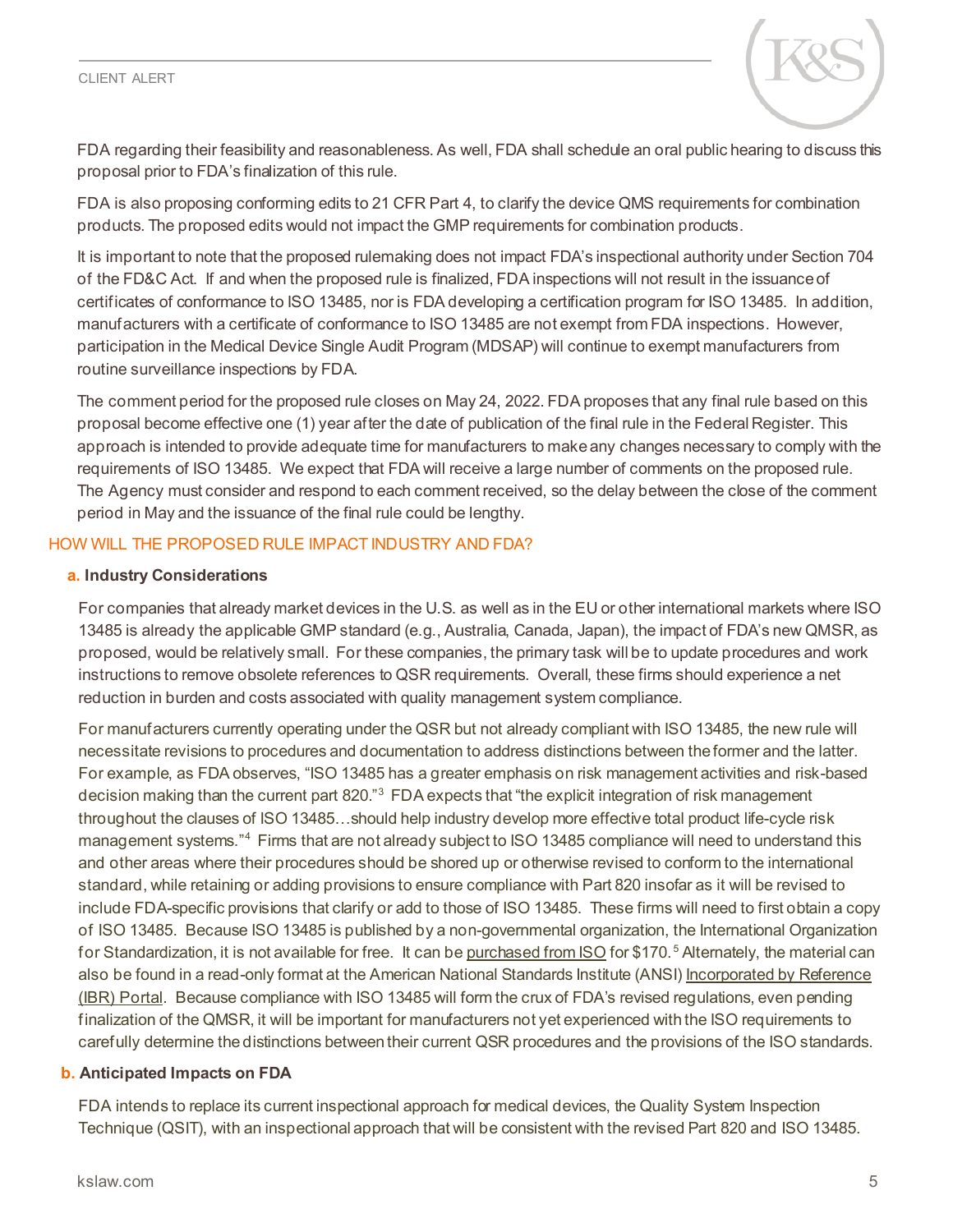#### CLIENT ALERT

We expect the inspectional approach to remain similar to the QSIT format, and, as currently, inspections would involve the collection of information to support observations noted during the inspection and, where appropriate, listed on a Form FDA-483. However, the roll-out of a new inspectional approach will also require the retraining of all FDA Investigators working within the Office of Medical Device and Radiological Health Operations (OMDRHO). As well as retraining Investigators, FDA has indicated that it may also need to update internal procedures, processes, and policies to address the new QMSR when finalized.<sup>[6](#page-6-5)</sup> We expect these to be time- and resource-consuming efforts, but the Agency has stated that it intends to complete these activities while continuing to carry out inspections. It remains to be seen how the completion of FDA's internal activities to ensure appropriate implementation of the new QMSR will align with the effective date of the new regulations, which, as noted above, is proposed to fall one year after the date of their publication. We also anticipate the possibility that the added efforts to complete internal retraining and related activities may have ramifications for FDA's ability to address current inspectional backlogs resulting from the COVID-19 pandemic.

Another potential impact arises from the fact that currently, notified bodies auditing firms for ISO 13485 certification or MDSAP certification have access to internal audits, supplier audits, and management review material. FDA, by policy, has denied its Investigators access to these documents. There is a growing consensus—and concern—that FDA will remove this restriction in the new QSIT and allow FDA Investigators access to these quality system records. Although only speculative at this point, such a change would be significant and could provide Investigators a direct roadmap in an inspection to the weakest areas of a firm's quality management system.

\* \* \* \* \*

Although the final rule may not take the same format as the proposed rule in all respects, there is no question that compliance with ISO 13485 will be required in the coming years for medical devices sold on the US market. Additionally, as FDA recognizes, simply integrating ISO 13485 into the existing QSR "by reference" without clarification or modification to the existing standard could create some inconsistencies with FDA's statutory and regulatory framework, and, as explained above, has proposed modifications, additions, and revisions to certain ISO 13485 provisions. We, therefore, strongly encourage firms to become familiar with additional definitions, clarifying concepts, and additional requirements being proposed, all of which would require compliance within a manufacturer's QMS in addition to ISO 13485.

We encourage clients to submit comments to the docket as appropriate, and welcome the opportunity assist with any questions you may have as you transition your QMS to conform with the ISO 13485 standard.